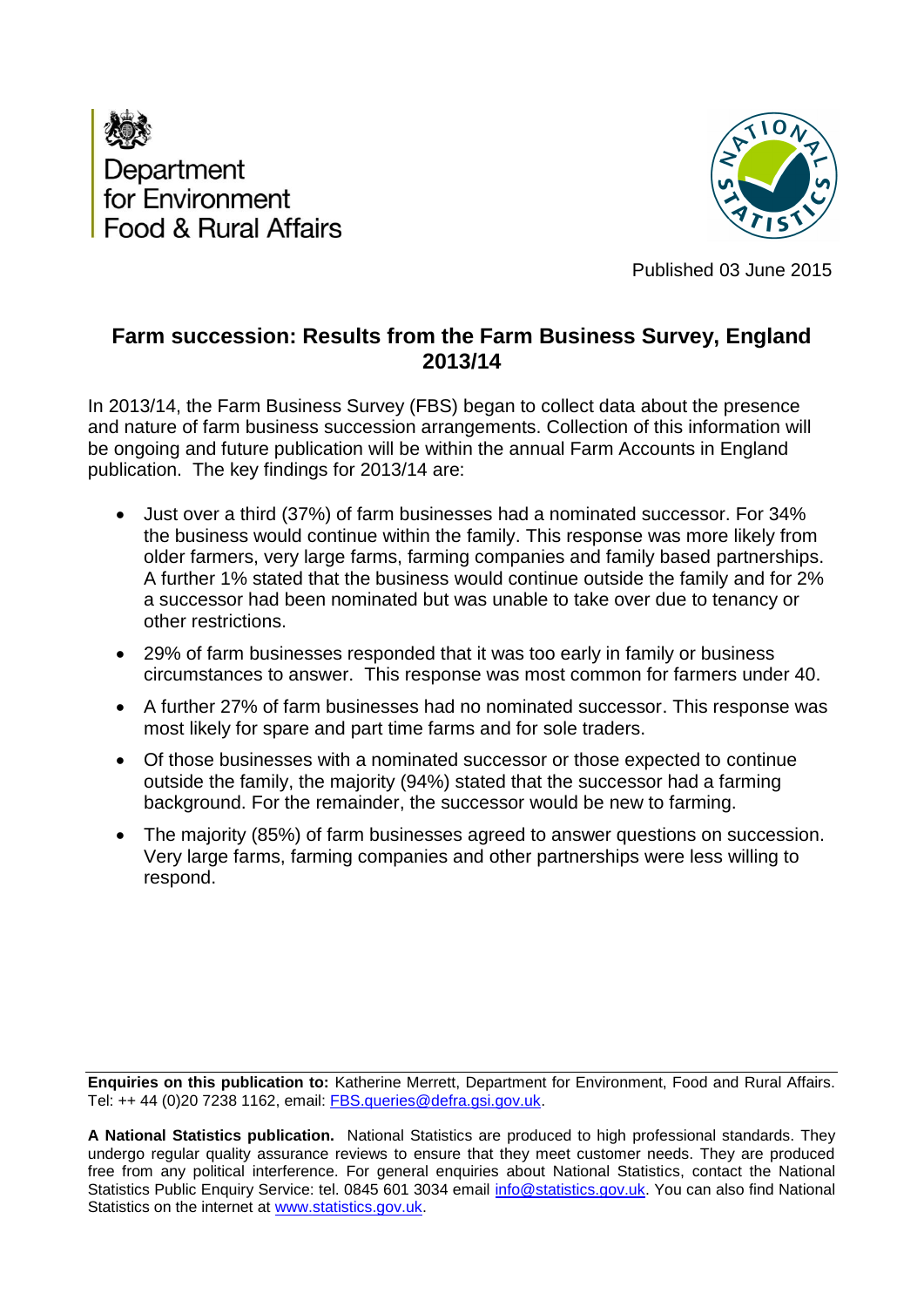### **Detailed results**

Information about farm business succession arrangements was collected in the Farm Business Survey (FBS) for England for the first time in 2013/14. Succession arrangements determine the transfer of responsibility and/or business ownership to subsequent generations. The presence of a successor is a key factor in business continuity and can influence approaches to management decisions and investment.

This data will increase understanding of farm business sustainability across sectors. Farming has a long-term time horizon. Many management and investment decisions (including succession arrangements) can affect the structure and approach of the business beyond the annual cycle of production.

Arrangements for succession were discussed with the current farm occupant who had overall management responsibility for the business (who may not necessarily have been the legal owner). The data were collected during the spring and summer of 2014.

This release provides the main results from the 2013/14 FBS. Unweighted survey responses are presented in section 1, whilst in sections 2 and 3 weighted results are presented together with [confidence intervals.](#page-8-0) The full breakdown of results by farm type, farm size, tenancy status, farmer age and farm economic performance, can be found at: <https://www.gov.uk/government/collections/farm-business-survey#documents>

Regression models were fitted to the key results in order to help determine the main factors driving response. In each case six factors were considered - farm type, farm size, farm tenure, farmer's age, farm economic performance and form of business.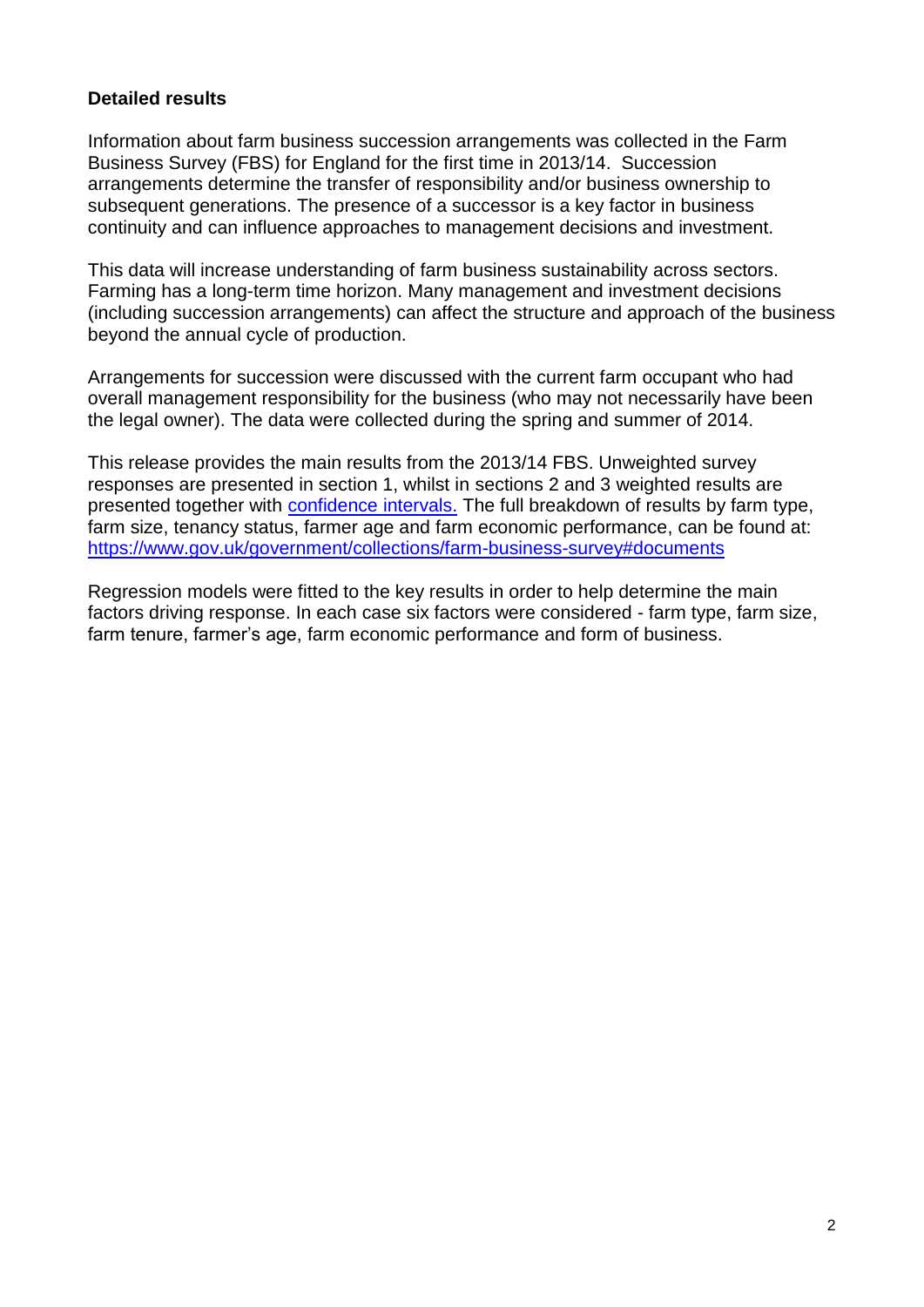### **1 Survey Responses**

#### **Key findings:**

- The majority of FBS co-operators (85%) provided information on succession arrangements.
- For 10% either the farmer preferred not to provide the information or the interviewer thought such a discussion inappropriate.
- For a further 5% of farm businesses the decision maker was not available.
- Very large farms, farming companies and other partnerships were less willing to respond to questions on succession.

Succession can be a sensitive area for discussion within a survey predominantly focussed on financial performance. The majority of FBS co-operators (85%) provided information on succession arrangements. However, for 10% either the farmer preferred not to provide the information or the interviewer thought such a discussion inappropriate (e.g. due to prior knowledge of family circumstances). For a further 5%, the decision maker was not available.

#### **Table 1.1: Percentage of farm businesses responding to farm succession questions, England 2013/14**

|                                       | Percentage of farm businesses (%) |
|---------------------------------------|-----------------------------------|
| Willing to respond                    | 85                                |
| Not willing/not appropriate           | 10                                |
| Decision maker not seen               |                                   |
| Source: Farm Business Survey, England |                                   |

Based on unweighted responses from 1889 farm businesses

Willingness to respond was significantly<sup>1</sup> related to the form of business (see Figure 1) and farm size. Farming companies and other partnerships were less willing to respond to questions on succession compared to sole traders and family based partnerships. Very large farms were less willing to respond than other farm sizes.



### **Figure 1: Percentage of farm businesses willing to respond to farm succession questions by form of business, England 2013/14**



Source: Farm Business Survey, England

 $\overline{\phantom{a}}$  $1$  A generalised linear regression model was fitted to examine which factors (farm type, farm size, farm tenure, farmer's age, farm economic performance and form of business) were significant. Farm size and form of business were significant at the 5% level.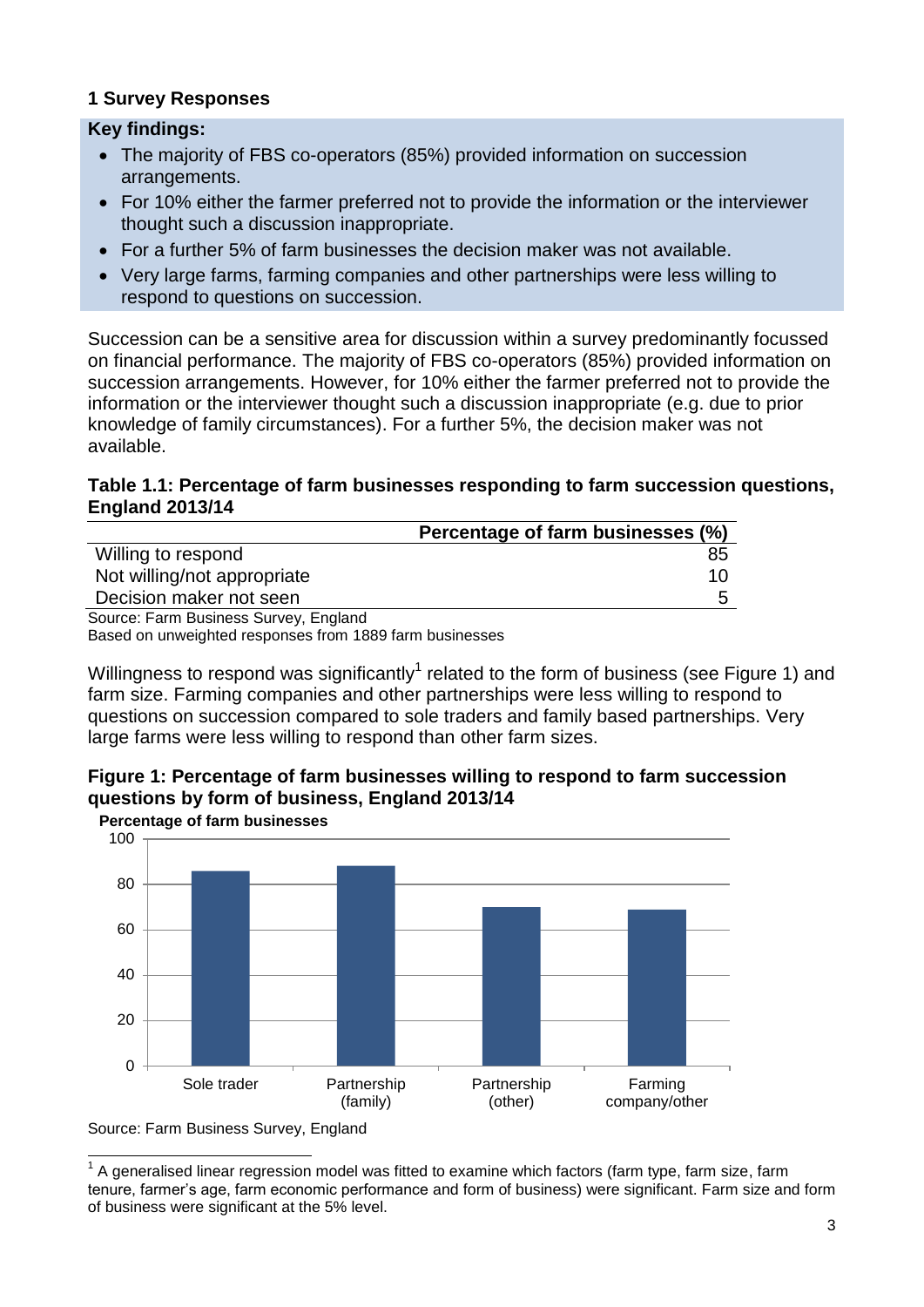## **2 Nature of succession arrangements**

#### **Key findings:**

- Just over a third (37%) of farm businesses had a nominated successor.
- The successor was largely from within the family (34% of businesses). Older farmers, very large farms, farming companies and family based partnerships were more likely to have a nominated successor within the family.
- A further 29% said that it was too early in family or business circumstances to provide an answer. This response was most likely from farmers aged under 40 .
- Over a quarter (27%) of farm businesses stated that there was no nominated successor. This response was most likely for spare and part time farms and for sole traders.

Farmers were asked if there was a successor nominated to succeed with the running of the business. Responses were restricted to the following options:

- a) Nominated successor from within the family<sup>2</sup>.
- b) The business will continue, but from outside the family<sup>3</sup>.
- c) No nominated successor.
- d) Unsure of the intention at that time.
- e) It was too early in the family circumstances or business situation for an answer to be given.
- f) Successor(s) had been nominated but unable to take over due to tenancy or other restrictions/issues.

### **Table 2.1: Farm business succession arrangements, England 2013/14**

|                                                      | Percentage of<br>farm<br>businesses<br>(%) <sup>(a)</sup> | 95%<br><b>Confidence</b><br><b>Interval</b><br>(%) |
|------------------------------------------------------|-----------------------------------------------------------|----------------------------------------------------|
| Successor nominated within family                    | 34                                                        | ±3                                                 |
| Successor nominated but unable to take over due to   |                                                           |                                                    |
| tenancy or other issues                              | 2                                                         | $\pm 1$                                            |
| Business will continue but outside family            |                                                           | ±0                                                 |
| Too early in family/business circumstances to answer | 29                                                        | ±3                                                 |
| No nominated successor                               | 27                                                        | ±3                                                 |
| Respondent unsure of succession arrangements         | 8                                                         | ±2                                                 |
| Course: Form Dusiness Currier, Frederick 0040/44     |                                                           |                                                    |

Source: Farm Business Survey, England 2013/14

-

(a) Based on responses from the 1603 farm businesses that were willing to respond to the question: "is there a successor(s) nominated to succeed with running of business"

For those farm businesses that agreed to answer questions on succession, over a third (37%) of farm businesses had a nominated successor (Table 2.1). The successor was largely from within the family (34% of businesses). A further 1% stated that the business would continue outside of the family. The remaining 2% had a nominated successor who was unable to take over due to tenancy or other restrictions/issues.

<sup>&</sup>lt;sup>2</sup> Defined as direct family (e.g. husband, wife, son, daughter), family relative (e.g. brother, nephew, niece) or family "in-law" either via marriage or long term partnership (e.g. son/daughter-in law, if the daughter/son was not actively taking on the management of the business).

 $3$  For example by third party sale, lease or contract farming arrangement of the whole farm business.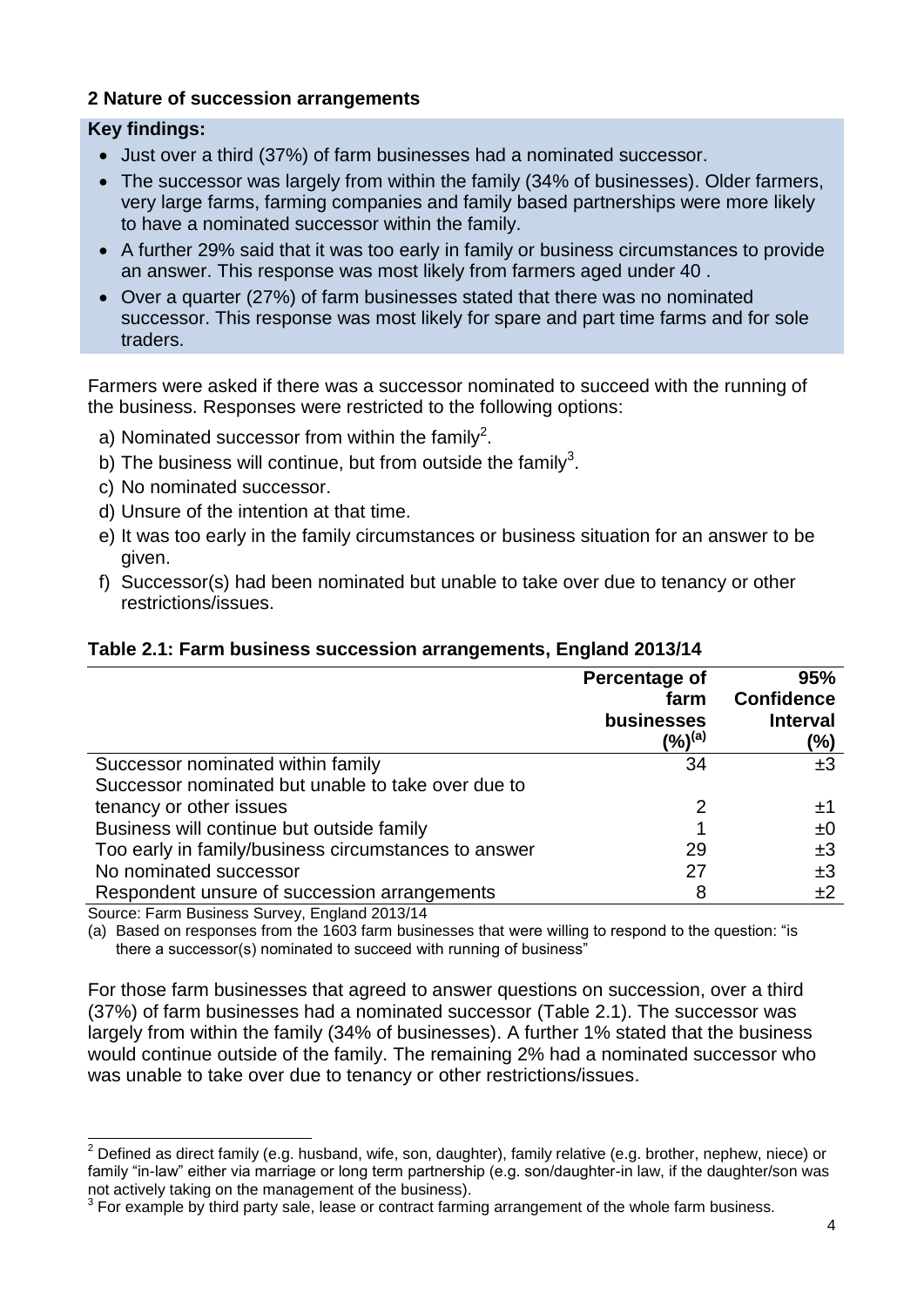Over a quarter (27%) of farm businesses stated that they had no nominated successor, However, for a further 29% of farm businesses it was too early to provide an answer and 8% were unsure of the intention at the time of asking.

Succession arrangements have previously been collected by Defra from upland farms<sup>4</sup> in 2009 and 2012. The categorisation of responses differs slightly to the FBS, but the results are broadly similar. The 2012 Upland Farm Practices Survey showed that 41% of upland farmers had their succession plans secured (with the business remaining almost entirely within the family), for 34% succession was uncertain and for 25% there were no succession arrangements in place either because there was no family or the family were not interested or did not see a future in farming.

It is also important to understand the underlying relationships between farm characteristics and succession arrangements. Figures 2.1 to 2.5 show the relationship between succession arrangements and farm size, type, tenure, famer's age and form of business. We have fitted regression models in order to determine which of these relationships are statistically significant. In each case six factors were considered - farm type, farm size, farm tenure, farmer's age, farm economic performance and form of business. There was no significant relationship between farm economic performance and succession arrangements.

## **Family succession**

<span id="page-4-0"></span>Around a third of farm businesses stated that the business would continue within the family  $(34%)$ . The probability of such a response was significantly<sup>5</sup> related to farm type, size, tenure, the age of the farmer and the form of business. Dairy (47%) and mixed farms (48%) were more likely than other farm types to have a nominated successor from within the family (Figure 2.1). Very large farms (52%) were more likely to retain the business within the family than other farm sizes (Figure 2.2). In terms of tenancy status, mixed mainly owner occupied farms were more likely to retain the business within the family (41%), whilst wholly tenanted farms (21%) were less likely (Figure 2.3). Older farmers were more likely to have a nominated family successor (Figure 2.4). Farming companies (44%) and family based partnerships (41%) were more likely to have a nominated successor within the family (Figure 2.5) compared to other partnerships (20%) and sole traders (27%).

## **Too early in family/business circumstances to answer**

Nearly 30% of farm businesses replied that it was too early in family/business  $circum$ stances to answer. Such a response was significantl[y](#page-4-0) $5$  related to farm tenure and the age of the farmer. Although there appears to be little difference between the farm tenure groups (Figure 2.3), once other factors are allowed for within the model the differences are more prenounced; farms with greater rates of owner occupation were significantly more likely to select this response than largely tenanted farms. As might be expected farmers under 40 were more likely than older farmers (Figure 2.4) to state that it was too early to answer.

 4 [https://www.gov.uk/government/uploads/system/uploads/attachment\\_data/file/181682/defra-stats-foodfarm](https://www.gov.uk/government/uploads/system/uploads/attachment_data/file/181682/defra-stats-foodfarm-environ-uplands-statsrelease2012-120718.pdf)[environ-uplands-statsrelease2012-120718.pdf](https://www.gov.uk/government/uploads/system/uploads/attachment_data/file/181682/defra-stats-foodfarm-environ-uplands-statsrelease2012-120718.pdf)

<sup>5</sup> A generalised linear regression model was fitted to examine which factors (farm type, farm size, farm tenure, farmer's age, farm economic performance and form of business) were significant. Farm type, farm size, farm tenure, farmer's age, and form of business were all significant at the 5% level.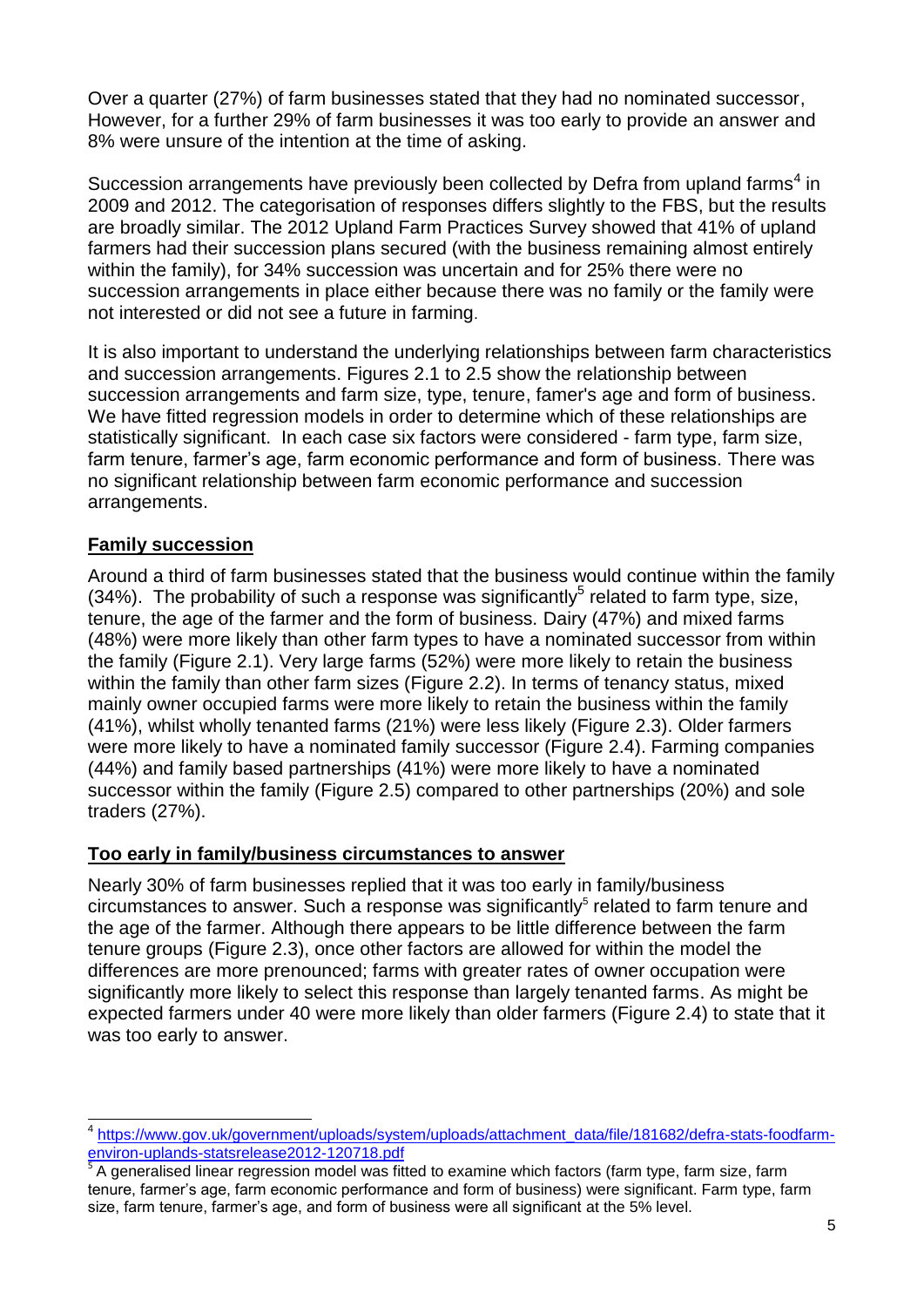### **No nominated successor**

Over a quarter (27%) of farm businesses stated that they had no nominated successor. The probability of such a response was significantly $^6$  related to farm type, size, age of the farmer and the form of business. Grazing livestock (Lowland 37% and LFA 33%), horticulture farms (37%), spare and part-time farms (40%) were more likely to have no nominated succesor than other farm types and sizes (see Figures 2.1 and 2.2) . Older farmers were more likely to state that they had no nominated successor than younger farmers (Figure 2.4). Sole traders were more likely (36%) than other forms of business to have no nominated successor (Figure 2.5).





(a) Based on responses from 1603 farm businesses in 2013/14

**Figure 2.2: Succession arrangements by farm size, England 2013/14 a**



(a) Based on responses from 1603 farm businesses in 2013/14

\_\_\_\_\_\_\_\_\_\_\_\_\_\_\_\_\_\_\_\_\_\_\_\_\_\_\_\_\_\_\_\_\_<br><sup>6</sup> A generalised linear regression model was fitted to examine which factors (farm type, farm size, farm tenure, farmer's age, farm economic performance and form of business) were significant. Farm type, farm size, farmer's age, and form of business were all significant at the 5% level.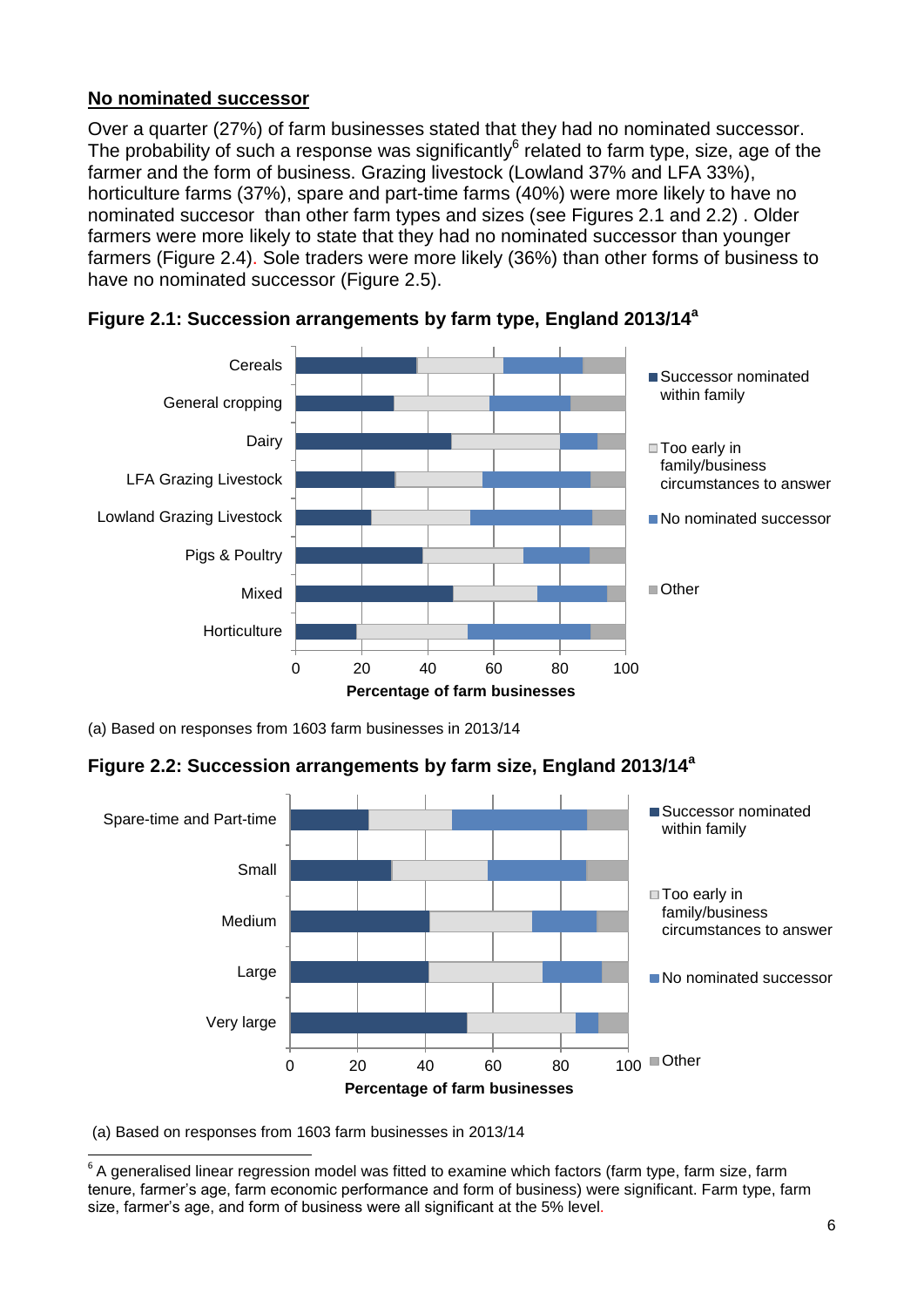

# **Figure 2.3: Succession arrangements by farm tenure, England 2013/14 a**

(a) Based on responses from 1603 farm businesses in 2013/14

**Figure 2.4: Succession arrangements by age of farmer, England 2013/14 a**



(a) Based on responses from 1603 farm businesses in 2013/14

(b) For the under 40 category, the 'other' group has been combined with 'no nominated successor due to insufficient observations.

## **Figure 2.5: Succession arrangements by form of business, England 2013/14 a**



(a) Based on responses from 1603 farm businesses in 2013/14

Partnership (other) has been excluded from the chart due to insufficient observations.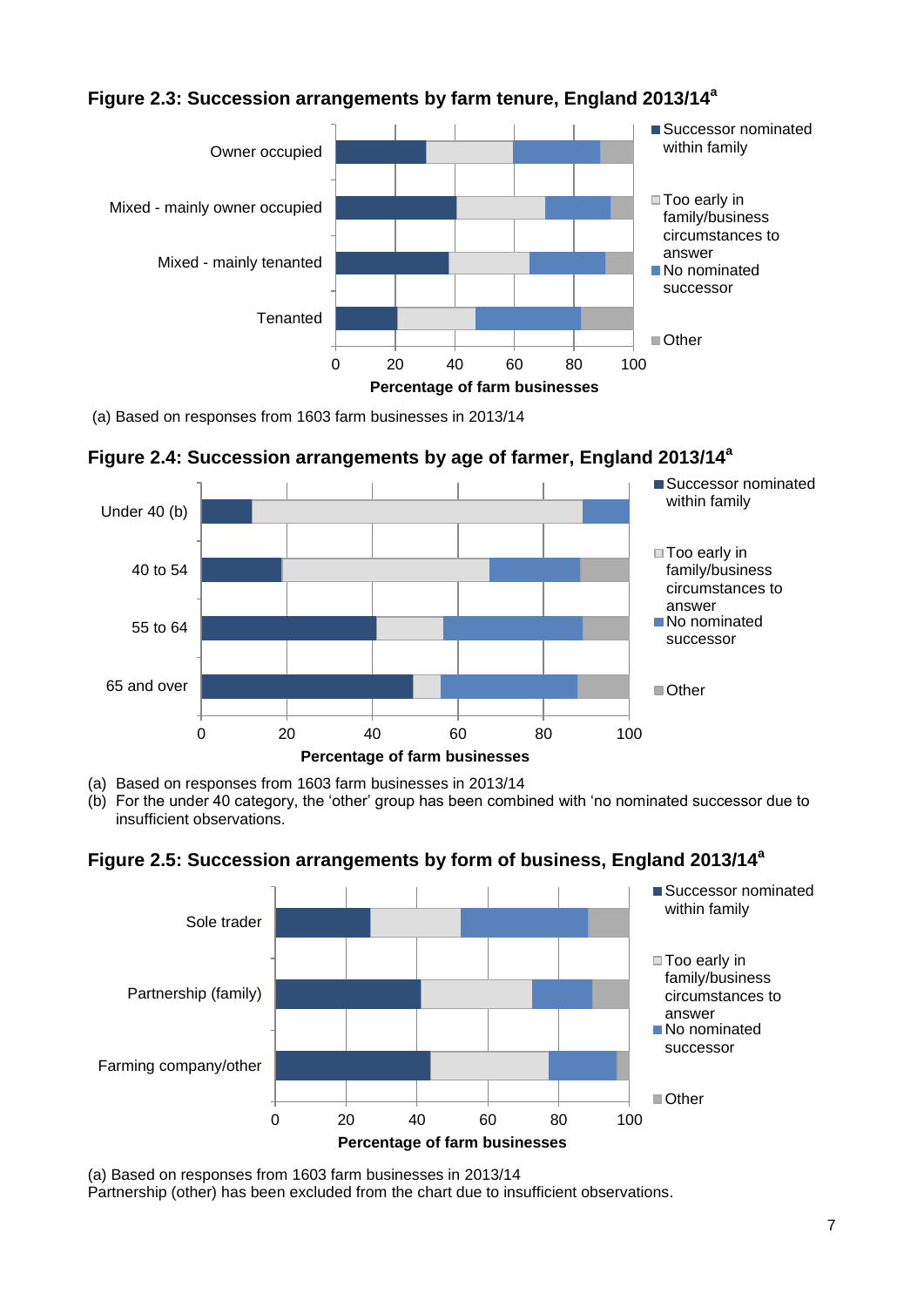## **3 Farming background of successor(s)**

#### **Key findings:**

 Of those businesses with a nominated successor or those expected to continue outside the family, the majority (94%) stated that the successor had a farming background. For the remainder, the successor would be new to farming.

For those farmers that confirmed that the business would continue either from within or outside the family, the third question addressed the farming background of the successor. For the majority (94%) the successor already had a farming background (Table 3.1). This was defined as having substantial prior experience<sup>7</sup>. For the remaining 6% the successor would be new to farming. This included first generation farmers and those with a limited farming background.

#### **Table 3.1: Background of nominated successor, England 2013/14(a)**

|                          | Percentage of farm<br>businesses (%) | 95% Confidence<br>Interval $(\%)$ |
|--------------------------|--------------------------------------|-----------------------------------|
| Has a farming background | 94                                   | ±З                                |
| New to farming           |                                      | ±З                                |

Source: Farm Business Survey, England 2013/14

(a) Based on responses from the 634 farm businesses that reported that the business would continue from within or outside the family.

 7 E.g. three years, which might include a period of higher education study, or a second generation farmer.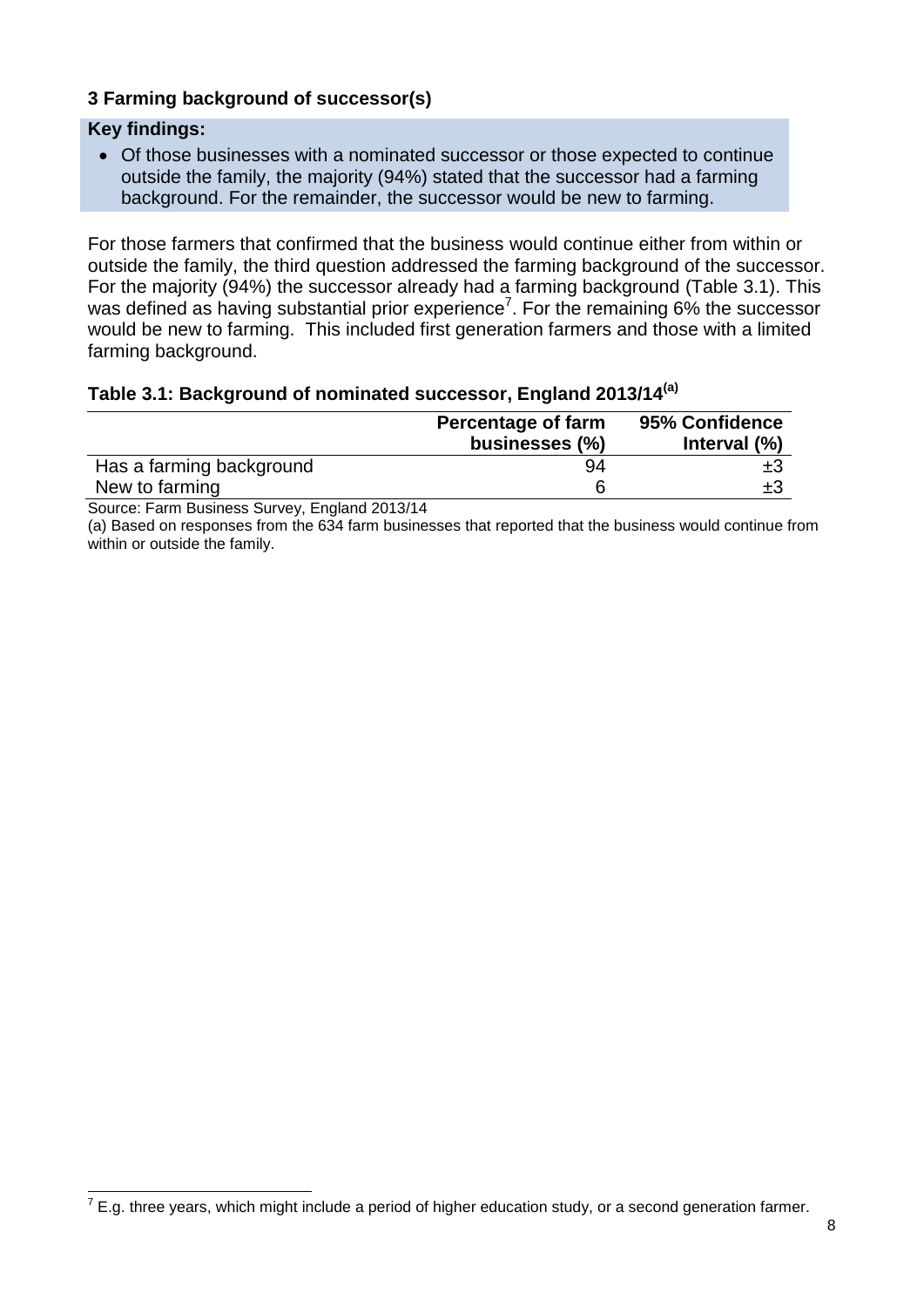## **Survey details**

### **Survey content and methodology**

The Farm Business Survey (FBS) is an annual survey providing information on the financial position and physical and economic performance of farm businesses in England. The sample of around 1,900 farm businesses covers all regions of England and all types of farming with the data being collected by face to face interview with the farmer. Results are weighted to represent the whole population of farm businesses that have at least 25,000 Euros of standard output $^8$  as recorded in the annual June Survey of Agriculture and Horticulture. In 2013 there were just over 58,000 farm businesses meeting this criteria<sup>9</sup>.

For further information about the Farm Business Survey please see: [https://www.gov.uk/government/organisations/department-for-environment-food-rural](https://www.gov.uk/government/organisations/department-for-environment-food-rural-affairs/series/farm-business-survey)[affairs/series/farm-business-survey](https://www.gov.uk/government/organisations/department-for-environment-food-rural-affairs/series/farm-business-survey)

Within the 2013/14 survey, extra questions were included to collect information on farm succession. The information collected covered the nature of succession arrangements and if nominated, the farming background of the successor(s).

Full details of the information collected on farm succession can be found here: <https://www.gov.uk/farm-business-survey-technical-notes-and-guidance#fbs-documents>

### **Data analysis**

The results from the FBS relate to farms which have a standard output of at least 25,000 Euros. Initial weights are applied to the FBS records based on the inverse sampling fraction for each design stratum (farm type by farm size). These weights are then adjusted (calibration weighting<sup>10</sup>) so that they can produce unbiased estimators of a number of different target variables.

## <span id="page-8-0"></span>**Accuracy and reliability of the results**

We show 95% confidence intervals (95% CI) with the results. These show the range of values that may apply to the figures. They mean that we are 95% confident that this range contains the true value and are calculated as the standard errors multiplied by 1.96. The standard errors only give an indication of the sampling error. They do not reflect any other sources of survey errors, such as non-response bias. For the Farm Business Survey, the confidence limits shown are appropriate for comparing groups within the same year only; they should not be used for comparing with previous years since they do not allow for the fact that many of the same farms will have contributed to the Farm Business Survey in both years.

 8 For a definition of standard output please see the UK classification document here: <https://www.gov.uk/farm-business-survey-technical-notes-and-guidance>

<sup>9</sup> Prior to the 2010/11 campaign, the coverage of the FBS was restricted to those farms of size 1/2 Standard Labour Requirement (SLR) or more. For a definition of SLR please see the UK classification document here: <https://www.gov.uk/farm-business-survey-technical-notes-and-guidance>

Further information on calibration weighting can be found here: <https://www.gov.uk/farm-business-survey-technical-notes-and-guidance>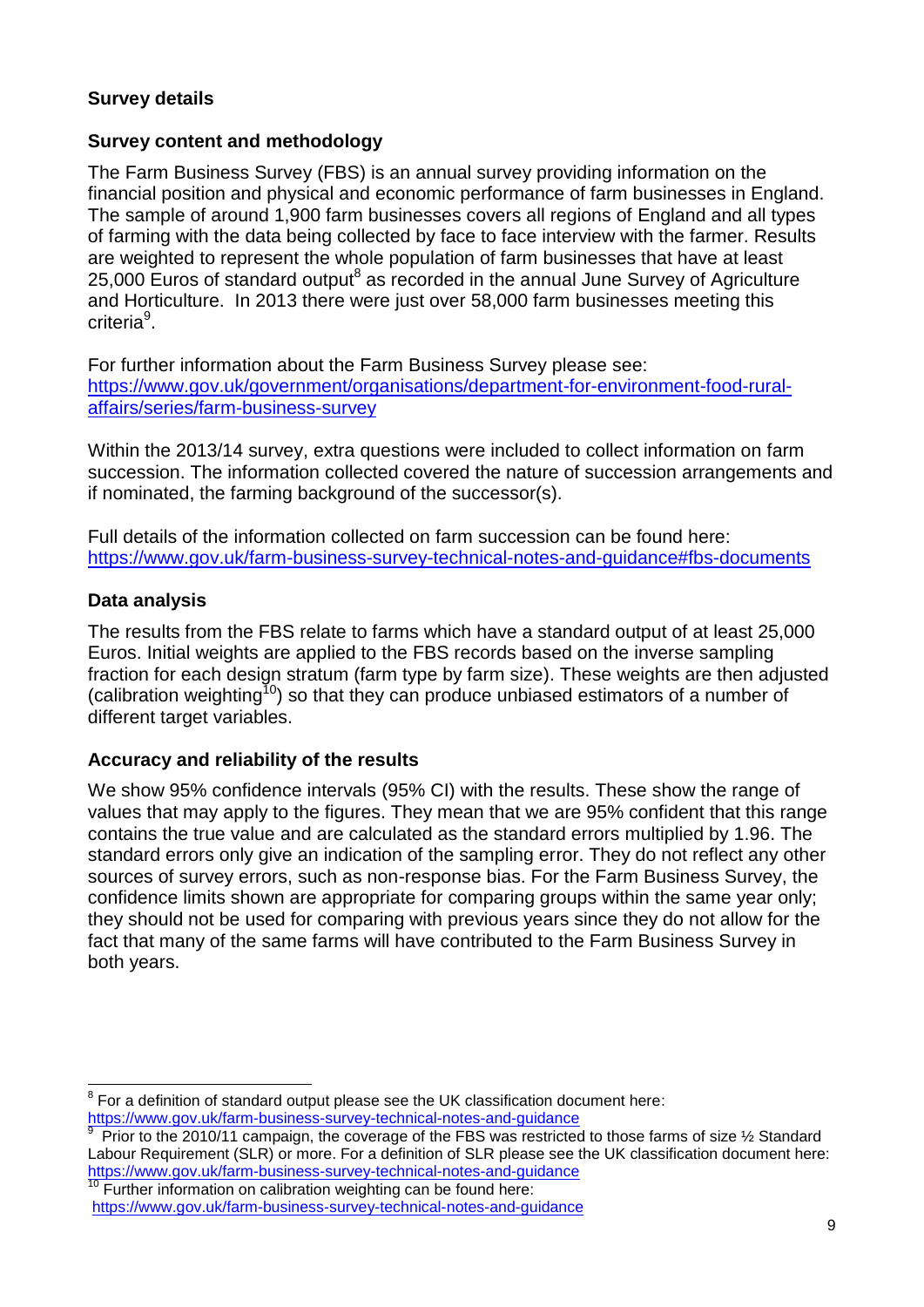## **Availability of results**

This release contains headline results for each section. The full breakdown of results, by farm type, farm size, tenancy status, farmer age, farm economic performance and form of business, can be found at: [https://www.gov.uk/government/collections/farm-business](https://www.gov.uk/government/collections/farm-business-survey#documents)[survey#documents.](https://www.gov.uk/government/collections/farm-business-survey#documents)

Defra statistical notices can be viewed on the Food and Farming Statistics pages on the Defra website at: [https://www.gov.uk/government/organisations/department-for](https://www.gov.uk/government/organisations/department-for-environment-food-rural-affairs/about/statistics)[environment-food-rural-affairs/about/statistics.](https://www.gov.uk/government/organisations/department-for-environment-food-rural-affairs/about/statistics) This site also shows details of future publications, with pre-announced dates.

## **Data Uses**

Data from the wider Farm Business Survey (FBS) are provided to the EU as part of the Farm Accountancy Data Network (FADN). The data have been used to help inform policy decisions (e.g. Reform of Pillar 1 and Pillar 2 of the Common Agricultural Policy) and to help monitor and evaluate current policies relating to agriculture in England (and the EU). It is also widely used by the industry for benchmarking and informs wider research into the economic performance of the agricultural industry.

Data on farm business succession will increase understanding of farm business sustainability across different sectors. Understanding succession arrangements, in addition to the formal management and ownership structure of the farm business will give important context to other data on current and future farm practices and decisions.

## **User engagement**

As part of our ongoing commitment to compliance with the Code of Practice for Official Statistics [http://www.statisticsauthority.gov.uk/assessment/code-of-practice/index.html,](http://www.statisticsauthority.gov.uk/assessment/code-of-practice/index.html) we wish to strengthen our engagement with users of these statistics and better understand the use made of them and the types of decisions that they inform. Consequently, we invite users to make themselves known, to advise us of the use they do, or might, make of these statistics, and what their wishes are in terms of engagement. Feedback on this notice and enquiries about these statistics are also welcome.